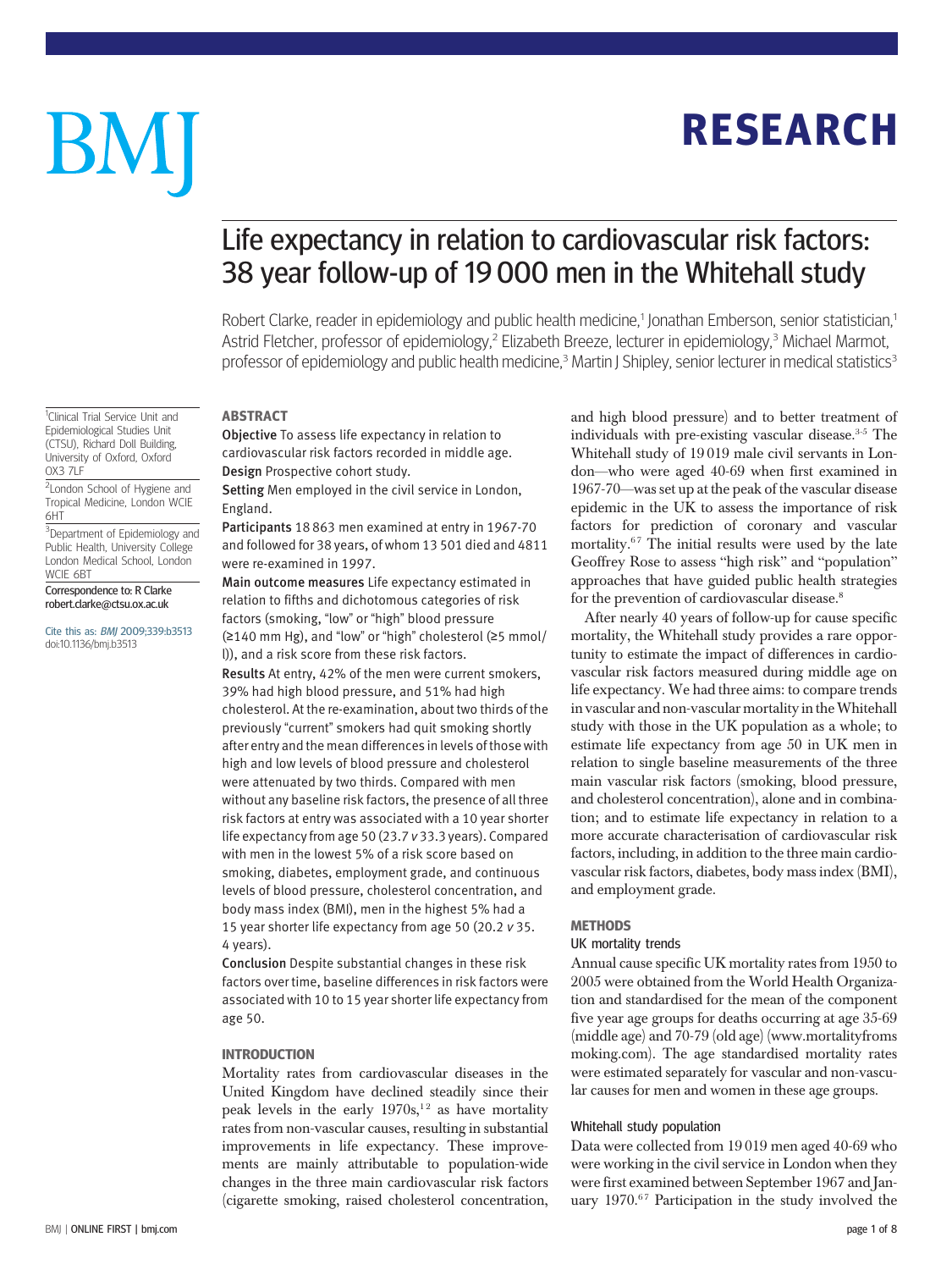completion of a questionnaire and a medical examination to record height, weight, and blood pressure; to undergo electrocardiography and lung function tests; and to have a blood sample collected for measurement of blood total cholesterol and glucose concentrations. The questionnaire included questions about symptoms, medical history, smoking habits, civil service employment grade, and marital status. Employment grades were categorised into three groups: administrative, professional, or executive; clerical; and other unskilled manual jobs. The employment grade of the 886 men who worked in the Diplomatic Service and British Council was not comparable with the rest of the study participants, and hence these men were excluded from any analyses of employment grade.

At study entry, a trained study nurse measured blood pressure once in the left arm with the London School of Hygiene sphygmomanometer. The nurse recorded systolic blood pressure at the first appearance of the arterial flow sounds. Height (in shoes) and weight were measured and BMI (kg/m<sup>2</sup>) calculated. Blood samples were collected from the ear lobe into 2 mm glass tubing. Blood total cholesterol concentration was measured with a Technicon method and blood glucose was measured by a ferricyanide reduction method. All participants (except those with self reported diabetes) had blood glucose measured two hours after drinking a dextrose drink. Those with a glucose concentration of 11.1 mmol/l or greater were classified as having newly diagnosed diabetes, and those with concentrations of 5.3-11.0 mmol/l were classified as having glucose intolerance.

#### Ascertainment of cause specific mortality

Using the procedures of the Office for National Statistics, we traced and flagged the records of 18 863 men (99.2% of cohort members) and identified deaths up to 30 September 2005. Among the 13 501 who died, 11 317 (83.8%) deaths were coded according to ICD-8 (international classification of diseases, eighth revision), 831 (6.2%) according to ICD-9, and 1353 (10.0%) according to ICD-10. Deaths from cancer were classified into groups that have previously been shown<sup>9</sup> to be probably related to cigarette smoking (lung, stomach, pancreas, bladder, upper aerodigestive (including oesophagus), kidney, myeloid leukaemia, and liver) and a group for which this was regarded as unlikely. Only 43 deaths were of unknown cause, and these deaths contributed to analyses of total mortality but not to cause specific mortality.

#### Re-examination of surviving participants in old age

After the success of a pilot study of the feasibility of contacting surviving participants in 1995, all 8448 surviving participants were invited to participate in another survey in 1997-8.10 A postal questionnaire asked for details of any diagnoses of heart attack, angina, or stroke, medications taken in the past month, smoking status, and last known civil service employment grade.<sup>11</sup> The 7044 participants who responded (83%) were subsequently sent a blood collection kit and asked to attend their local surgery to have a blood sample collected and for blood pressure, height, and weight to be recorded. Non-fasting blood samples were obtained from 5434 men (77% of respondents), from which blood lipids were successfully measured for 5355  $(98.5\%)$ .<sup>12</sup> We had complete data on blood pressure, blood cholesterol concentration, and BMI from both the initial and later survey for 4811 men.

#### Statistical analysis

We estimated cause specific death rates overall and separately by age at risk (50-59, 60-69, 70-79, and ≥80) and calendar period (1967-79, 1980-9, 1990-9, and 2000-5). Follow-up before the age of 50 contributed only 79 deaths, and we excluded these deaths from all analyses. We estimated associations of age at risk and calendar period with mortality using Cox proportional hazards regression to estimate the hazard ratios associated with a 10 year increase in each of these exposures.

Cox regression was used to estimate the relevance of various baseline risk factors (blood pressure, cholesterol concentration, and BMI (by fifths of their distributions), smoking (never, ex-smoker, pipe/cigar only, current), employment grade, marital status, and glucose intolerance/diabetes (defined as self reported diabetes, newly diagnosed diabetes, or glucose intolerance) to vascular and non-vascular mortality, after adjustment for age at risk and calendar period. The few men with data missing for these characteristics were excluded from these, but not other, calculations. All cause mortality rates for each five year age at risk group were calculated for each level of each risk factor. By using standard life table methods, these age specific mortality rates were used to estimate life expectancy from age 50 (defined as the number of years one is expected to live having survived to age 50) and its standard error.

We dichotomised the three main cardiovascular risk factors: current smoker (yes/no); baseline blood pressure ("high" (systolic blood pressure ≥140 mm Hg) or "low") and baseline cholesterol concentration ("high" (≥5.0 mmol/l) or "low"). We then separately estimated vascular and non-vascular mortality and life expectancy from age 50 in each of the eight different combinations of these risk factors. Subsequently, we estimated mortality and life expectancy in relation to an all cause mortality risk score using the three main risk factors (with blood pressure and cholesterol concentration now considered as continuous variables and smoking categorised into four groups) and the three main risk factors with BMI (using both linear and quadratic terms<sup>13</sup>), diabetes, and employment grade. The two risk scores were calculated for each individual with no missing values by using the coefficients obtained from Cox proportional hazard models of all cause mortality with the above variables. Hazard ratios and life expectancy were estimated by fifths of the distribution of risk score and, for the full risk model only, for the highest 5% compared with the lowest 5% of the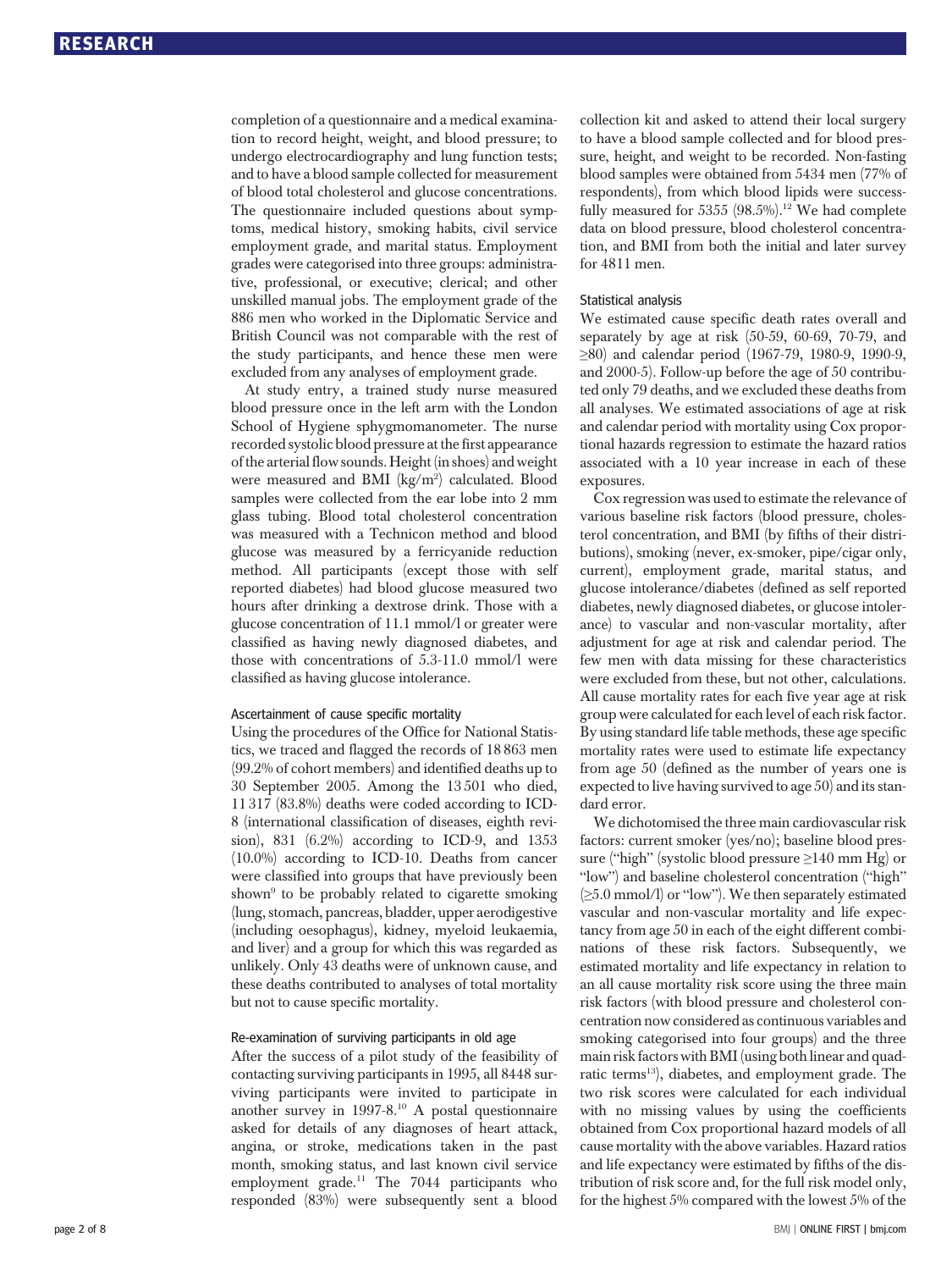distribution (to assess an even more extreme categorisation of these risk factors).

Finally, to assess the extent of variation within an individual in risk factors between middle and old age, we estimated the mean levels of risk factors recorded at the survey in 1997 for risk categories defined in 1970. Specifically, we compared the differences  $(d_1)$  between the mean blood pressure, cholesterol concentration, and BMI of those classified as "high" or "low" values at entry with the corresponding differences at the second survey  $(d_2)$  (the ratio  $d_2/d_1$  is then the regression dilution ratio over about a 28 year period). We repeated these analyses after excluding men who, at re-survey, reported a history of cardiovascular disease, diabetes mellitus, or cancer or use of medication to lower cholesterol concentration or blood pressure. All statistical analyses were conducted with SAS computer software.

#### RESULTS

Trends in vascular and non-vascular mortality rates in UK population

The figure shows the age standardised annual UK mortality rates for vascular and non-vascular causes of death at ages 35-69 between 1950 and 2005. Throughout this period, vascular mortality rates in middle age in men were about twice those in women, peaking in 1970 and declining linearly by about 2% a year in both sexes (or by almost 70% between 1970 and 2005). The proportion of deaths attributed to vascular disease in middle age also declined between 1970 and 2005, from about 50% to 30% in men and from 40% to 20% in women. The figure also shows age standardised mortality rates from vascular and non-vascular causes for men and women aged 70-79. For both sexes, the absolute mortality rates in old age were about fivefold greater than those in middle age. In old age, vascular mortality rates declined by about two thirds between 1950 and 2005 in both men and women, but non-vascular mortality rates declined to a much lesser extent in this age group. The proportion of deaths attributed to vascular disease in old age declined from about 60% in 1950 to less than 40% in 2005 for both men and women.

#### Trends in cause specific mortality rates in the Whitehall study

Table 1 shows the age specific death rates and number of deaths from specific causes for men in each decade of age at risk. About a quarter of all deaths occurred before the age of 70. The median age at death was 76, and the median time to death 22 years. The proportion of deaths from vascular causes declined with age, ranging from 54% among those in their 50s to 45% among those aged  $\geq 80$ . The overall mortality rate increased threefold for every 10 year increase in age (hazard ratio per 10 years older 2.95, 95% confidence interval 2.87 to 3.07), but mortality rates for stroke and respiratory disease increased over fourfold for every 10 year increase in age.

Table 2 shows the distribution of deaths by calendar period over the 38 year follow-up and the age



Trends in age standardised vascular and non-vascular mortality (mean of annual rates in component five year age groups) by age and sex for 1950-2005 for UK population (source: WHO and UN population estimates)

Deaths in middle age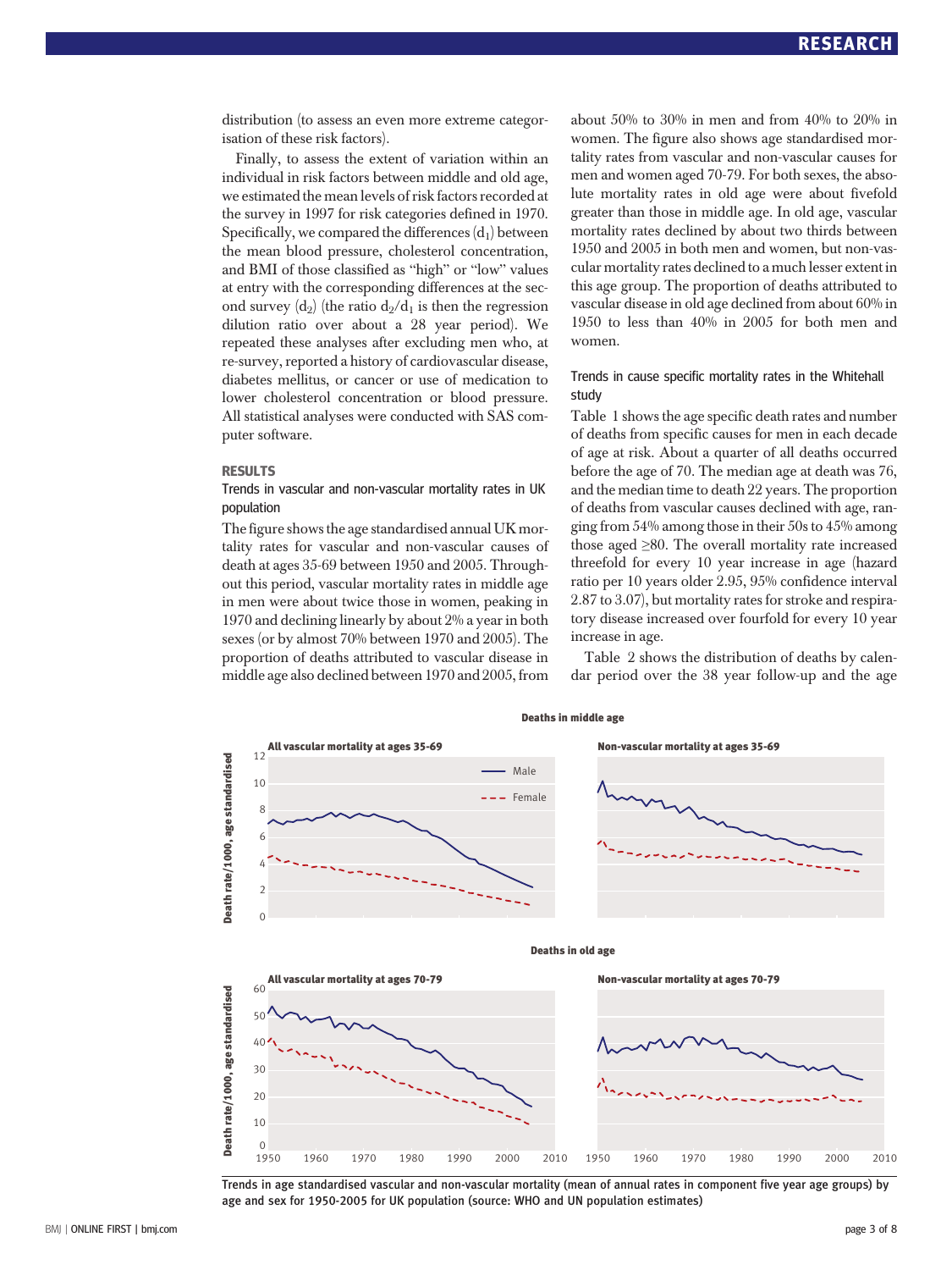| Cause of death                 | 50-59    | 60-69       | 70-79       | $\geq 80$    | All ages     | HR <sup>+</sup> per 10 years (95% CI) |
|--------------------------------|----------|-------------|-------------|--------------|--------------|---------------------------------------|
| Vascular disease:              |          |             |             |              |              |                                       |
| Coronary heart disease         | 2.9(338) | 6.4(1012)   | 12.5 (1556) | 23.9 (1126)  | 9.0(4032)    | 2.61 (2.49 to 2.74)                   |
| Stroke                         | 0.3(35)  | 1.0(151)    | 3.6(453)    | 12.4 (583)   | 2.7(1222)    | 4.11 (3.76 to 4.50)                   |
| Other vascular                 | 0.4(50)  | 1.2(190)    | 3.6(444)    | 9.8(462)     | 2.6(1146)    | 3.34 (3.05 to 3.65)                   |
| All vascular                   | 3.6(423) | 8.5(1353)   | 19.7 (2453) | 46.1 (2171)  | 14.3 (6400)  | 2.96 (2.85 to 3.08)                   |
| Cancers:                       |          |             |             |              |              |                                       |
| Lung cancer                    | 0.6(74)  | 1.8(279)    | 3.2(393)    | 3.9(185)     | 2.1(931)     | 2.55 (2.31 to 2.81)                   |
| Colorectal cancer              | 0.3(32)  | 0.7(110)    | 1.5 (189)   | 2.5(118)     | 1.0(449)     | 2.10 (1.82 to 2.43)                   |
| Bladder cancer                 | 0.1(6)   | 0.2(31)     | 0.6(78)     | 1.3(63)      | 0.4(178)     | 3.35 (2.66 to 4.21)                   |
| Prostate cancer                | 0.0(2)   | 0.4(63)     | 1.9(241)    | 5.1(240)     | 1.2(546)     | 3.31 (2.90 to 3.78)                   |
| Other cancers                  | 1.1(129) | 2.5(395)    | 4.9(612)    | 9.2(432)     | 3.5(1568)    | 1.94 (1.79 to 2.09)                   |
| Cancers related to smoking     | 1.2(146) | 3.2(512)    | 6.4(799)    | 9.6(453)     | 4.3 (1910)   | 2.35 (2.19 to 2.51)                   |
| Cancers not related to smoking | 0.8(97)  | 2.3(366)    | 5.7 (714)   | 12.4 (585)   | 3.9(1762)    | 2.31 (2.15 to 2.48)                   |
| All cancer                     | 2.1(243) | 5.5(878)    | 12.2 (1513) | 22.0 (1038)  | 8.2 (3672)   | 2.33 (2.22 to 2.45)                   |
| Respiratory                    | 0.3(41)  | 1.1(182)    | 5.0(627)    | 19.4 (916)   | 3.9 (1766)   | 4.57 (4.24 to 4.93)                   |
| Injuries and suicides          | 0.2(29)  | 0.4(58)     | 0.5(60)     | 1.0(48)      | 0.4(195)     | 1.81 (1.46 to 2.25)                   |
| Other causes                   | 0.4(44)  | 1.1(170)    | 3.6(454)    | 14.4 (678)   | 3.0 (1346)   | 3.56 (3.27 to 3.88)                   |
| All non-vascular causes        | 3.0(357) | 8.1 (1288)  | 21.3 (2654) | 56.9 (2680)  | 15.6 (6979)  | 2.92 (2.85 to 3.06)                   |
| Unknown cause                  | 0.1(8)   | 0.1(8)      | 0.1(18)     | 0.2(9)       | 0.1(43)      |                                       |
| All causes <sup>±</sup>        | 6.6(788) | 16.7 (2649) | 41.1 (5125) | 103.0 (4860) | 29.9 (13422) | 2.95 (2.87 to 3.07)                   |
|                                |          |             |             |              |              |                                       |

Table 1 | Cause specific mortality\* by age (years) at death. Figures are rates (number of deaths)

\*Mortality rates per 1000 person years.

†Hazard ratios associated with increase in 10 years of age adjusted for calendar period. ‡Includes 43 deaths where specific cause was unknown.

adjusted hazard ratios for specific causes of death per 10 year increase in calendar period. The secular reductions in vascular and non-vascular mortality rates observed in the Whitehall study were similar to those observed for the UK population as a whole (figure). After adjustment for age at risk, the decline in vascular mortality rates was more than twice that for non-vascular causes (hazard ratio per 10 year calendar period: 0.75 (0.73 to 0.79) for vascular causes and 0.89 (0.86 to 0.93) for non-vascular causes). The age adjusted mortality rates for cancers probably related to smoking declined by about 23% per 10 years, whereas those believed to be unrelated to smoking were unaltered  $(0.77 (0.72 \text{ to } 0.82) v 1.03)$ (0.96 to1.11), respectively), illustrating the importance of cessation of smoking in this population.

|  |  |  |  |  | Table 2   Cause specific mortality by calendar period of follow-up. Figures are deaths; hazard ratios adjusted for age at risk (95% confidence intervals) |  |  |
|--|--|--|--|--|-----------------------------------------------------------------------------------------------------------------------------------------------------------|--|--|
|--|--|--|--|--|-----------------------------------------------------------------------------------------------------------------------------------------------------------|--|--|

| Cause of death                 | 1967-9* |                           | 1990-9                    | 2000-5                    | All periods†                |  |
|--------------------------------|---------|---------------------------|---------------------------|---------------------------|-----------------------------|--|
| Vascular disease:              |         |                           |                           |                           |                             |  |
| Coronary heart disease         | 914     | 1243; 0.71 (0.64 to 0.78) | 1316; 0.52 (0.46 to 0.58) | 559; 0.38 (0.32 to 0.43)  | 4032; 0.72 (0.69 to 0.76)   |  |
| Stroke                         | 121     | 312; 0.90 (0.71 to 1.15)  | 471; 0.66 (0.51 to 0.85)  | 318; 0.61 (0.46 to 0.81)  | 1222; 0.83 (0.77 to 0.91)   |  |
| Other vascular                 | 148     | 328; 0.93 (0.75 to 1.16)  | 432; 0.69 (0.54 to 0.89)  | 238; 0.58 (0.44 to 0.77)  | 1146; 0.81 (0.75 to 0.89)   |  |
| All vascular                   | 1183    | 1883; 0.76 (0.70 to 0.83) | 2219; 0.56 (0.51 to 0.61) | 1115; 0.44 (0.39 to 0.50) | 6400; 0.75 (0.73 to 0.79)   |  |
| Cancers:                       |         |                           |                           |                           |                             |  |
| Lung                           | 255     | 323; 0.61 (0.51 to 0.73)  | 264; 0.37 (0.30 to 0.46)  | 89; 0.25 (0.18 to 0.34)   | 931; 0.62 (0.56 to 0.68)    |  |
| Colorectal                     | 80      | 139; 0.99 (0.73 to 1.36)  | 155; 0.87 (0.61 to 1.24)  | 75; 0.86 (0.56 to 1.32)   | 449; 0.94 (0.82 to 1.08)    |  |
| Bladder                        | 24      | 53; 0.80 (0.47 to 1.38)   | 68; 0.59 (0.32 to 1.07)   | 33; 0.45 (0.23 to 0.91)   | 178; 0.76 (0.61 to 0.94)    |  |
| Prostate                       | 28      | 136; 1.54 (1.00 to 2.38)  | 248; 1.57 (1.00 to 2.45)  | 134; 1.41 (0.87 to 2.28)  | 546; 1.03 (0.90 to 1.16)    |  |
| Other cancers                  | 277     | 438; 1.02 (0.86 to 1.21)  | 593; 1.19 (0.98 to 1.44)  | 260; 1.06 (0.84 to 1.33)  | 1568; 1.04 (0.96 to 1.12)   |  |
| Cancers related to smoking     | 433     | 608; 0.73 (0.63 to 0.84)  | 620; 0.57 (0.48 to 0.67)  | 249; 0.45 (0.36 to 0.55)  | 1910; 0.77 (0.72 to 0.82)   |  |
| Cancers not related to smoking | 231     | 481; 1.16 (0.97 to 1.39)  | 708; 1.26 (1.04 to 1.53)  | 342; 1.14 (0.91 to 1.43)  | 1762; 1.03 (0.96 to 1.11)   |  |
| All cancer                     | 664     | 1089; 0.87 (0.78 to 0.97) | 1328; 0.80 (0.70 to 0.90) | 591; 0.68 (0.58 to 0.79)  | 3672; 0.88 (0.84 to 0.93)   |  |
| Respiratory                    | 151     | 391; 0.83 (0.67 to 1.03)  | 769; 0.73 (0.58 to 0.91)  | 455; 0.56 (0.44 to 0.71)  | 1766; 0.82 (0.76 to 0.88)   |  |
| Injuries and suicides          | 52      | 59; 0.94 (0.61 to 1.44)   | 53; 0.78 (0.46 to 1.35)   | 31; 0.78 (0.40 to 1.53)   | 195; 0.91 (0.73 to 1.14)    |  |
| Other causes                   | 122     | 263; 0.95 (0.74 to 1.22)  | 573; 1.12 (0.86 to 1.45)  | 388; 1.07 (0.80 to 1.42)  | 1346; 1.04 (0.95 to 1.12)   |  |
| Non-vascular                   | 989     | 1802; 0.88 (0.80 to 0.96) | 2723; 0.83 (0.75 to 0.91) | 1465; 0.70 (0.63 to 0.79) | 6979; 0.89 (0.86 to 0.93)   |  |
| All causes‡                    | 2181    | 3699; 0.82 (0.77 to 0.87) | 4962; 0.68 (0.64 to 0.73) | 2580; 0.56 (0.52 to 0.61) | 13 422; 0.83 (0.81 to 0.85) |  |

\*Reference category (that is, hazard ratio=1.0).

†Hazard ratios associated with an increase in calendar period of 10 years adjusted for age. ‡Includes 43 deaths where specific cause was unknown.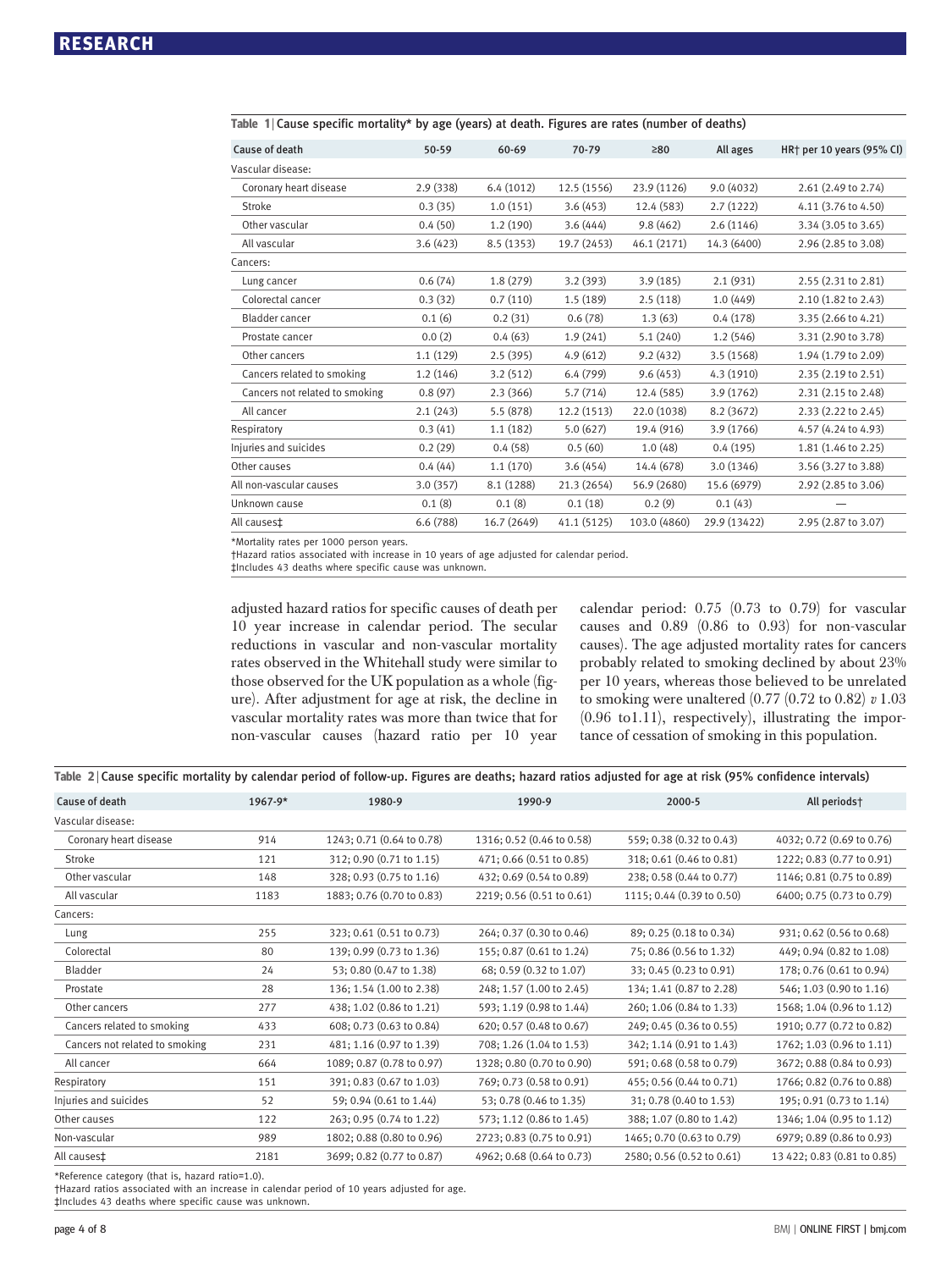#### Comparison between levels of risk factors recorded in middle and old age

Among the 7044 men who completed the questionnaire in 1997, 13% were current smokers (compared with 40% of all men in 1967-70) and 58% were ex-smokers. Of the ex-smokers, the mean age at quitting smoking was 52, an average of 26 years earlier (that is, shortly after entry into the study). In addition, of the men who had been cigarette smokers in 1967-70, just 29% were still current smokers at re-survey (indicating that over two thirds had quit, for some reason, during that time). Mean blood pressure, cholesterol concentration, and BMI were obtained for 4811 men at re-survey, of whom 1930 had no history of disease or medication to lower blood pressure or cholesterol concentration. The difference between mean levels of systolic blood pressure for men with "high" versus "low" blood pressure at baseline declined by over two thirds (30.6 v 8.3 mm Hg) between 1967-70 and 1997 in all men with available data (see table A on bmj.com). Similarly, the difference in mean levels between "high" and "low" cholesterol declined by over two thirds  $(1.86 v 0.49 mmol/l)$  over this period in all men (see table A on bmj.com). Differences in BMI between the obese and non-obese groups, however, declined to a lesser extent (9.9 v 5.6) over this period. Exclusion of men with previous disease or use of medication to lower blood pressure or cholesterol concentration did not materially alter the extent of the observed variability within individuals.

#### Cardiovascular risk factors and life expectancy

Table 3 shows the prevalence of the major cardiovascular risk factors at entry and their relation with vascular and non-vascular mortality and life expectancy. In 1967-70, 7919 men (42%) reported that they were current cigarette smokers and 3502 (18%) reported that they had never smoked tobacco. After adjustment for age and calendar period, the hazard ratios associated with current smoking compared with never smoking were 1.57 (1.46 to 1.69) for vascular mortality and 2.07 (1.92 to 2.22) for non-vascular mortality. Current smoking defined at study entry was associated with an average 6.3 year difference in life expectancy at age 50 compared with non-smoking. As the re-survey of survivors in 1997 indicated that about two thirds of smokers quit smoking within a few years after entry into the study, the observed effects of current smoking for cause specific mortality have probably been underestimated by about 50% (see appendix on bmj.com).

Table 3 shows that the difference in life expectancy between the highest and lowest fifths of systolic blood pressure was 5.2 years. Even dichotomising blood pressure crudely into two categories, "high" versus "low" blood pressure (corresponding to a "usual" difference in systolic blood pressure of probably about 15 mm Hg (see table A on bmj.com) was associated with a hazard ratio of 1.64 (1.56 to 72) for vascular mortality, and 1.09 (1.04 to1.14) for non-vascular mortality and a 3.5 year shorter life expectancy (see table B on bmj.com). "High" cholesterol (corresponding to a "usual" difference in total cholesterol of probably about 0.9 mmol/l; see table A on bmj.com) was associated with a hazard ratio of 1.24 (1.18 to1.30) for vascular mortality, and a one year shorter life expectancy at age 50 (see table B on bmj.com). Table 3 shows that difference in life expectancy between the highest and lowest fifths of total cholesterol concentration was 1.9 years. Differences in upper and lower employment grades were associated with 5.4 year difference in life expectancy. Married men had a 2.2 year longer life expectancy than unmarried men (but this association was entirely explained by differences in the other risk factors). Glucose intolerance or diabetes mellitus at baseline (prevalence 6.9%) was associated with a 3.6 year shorter life expectancy at age 50.

#### Associations of life expectancy with combinations of cardiovascular risk factors

Table 4 shows the effects of combinations of the three main risk factors for cause specific mortality and life expectancy. The hazard ratios for vascular mortality increased progressively with increasing number of cardiovascular risk factors when compared with men without any of them. Compared with the 17% of men without any baseline risk factors, men with all three risk factors (8.3%) in 1967-70 had a threefold higher vascular mortality rate, a twofold higher non-vascular mortality rate, and a 9.6 year shorter life expectancy from age 50 (23.7 v 33.3 years).

#### Associations of life expectancy with mortality risk scores

Classification of men by fifths of a risk score based on four categories of smoking and continuous measures of blood pressure and cholesterol concentration was associated with a 9.3 year difference in life expectancy at age 50 (24.2  $v$  33.5 years) between the highest and lowest fifths (table 5). Additional inclusion of glucose intolerance, employment grade, and BMI was associated with a 10.4 year difference in life expectancy at age 50 (23.6 v 34.0 years) between the highest and lowest fifths, and a 15.2 year difference  $(20.2 \text{ v } 35.4 \text{ years})$ when the highest and lowest 5% of the distributions were compared (table 5).

#### **DISCUSSION**

Despite the fact that during follow-up many men stopped smoking, and there was also substantial variation in other risk factors, the presence of all three cardiovascular risk factors (smoking, high blood pressure, and high cholesterol concentration) measured on a single occasion in middle age (even when crudely categorised) predicted a threefold higher rate of vascular mortality, a twofold higher rate of non-vascular mortality, and an almost 10 year shorter life expectancy from age 50 compared with none of the risk factors. Categorisation of study participants by fifths of a risk score involving the three main cardiovascular risk factors together with glucose intolerance, employment grade, and BMI was associated with a 10.4 year difference in life expectancy between those in the top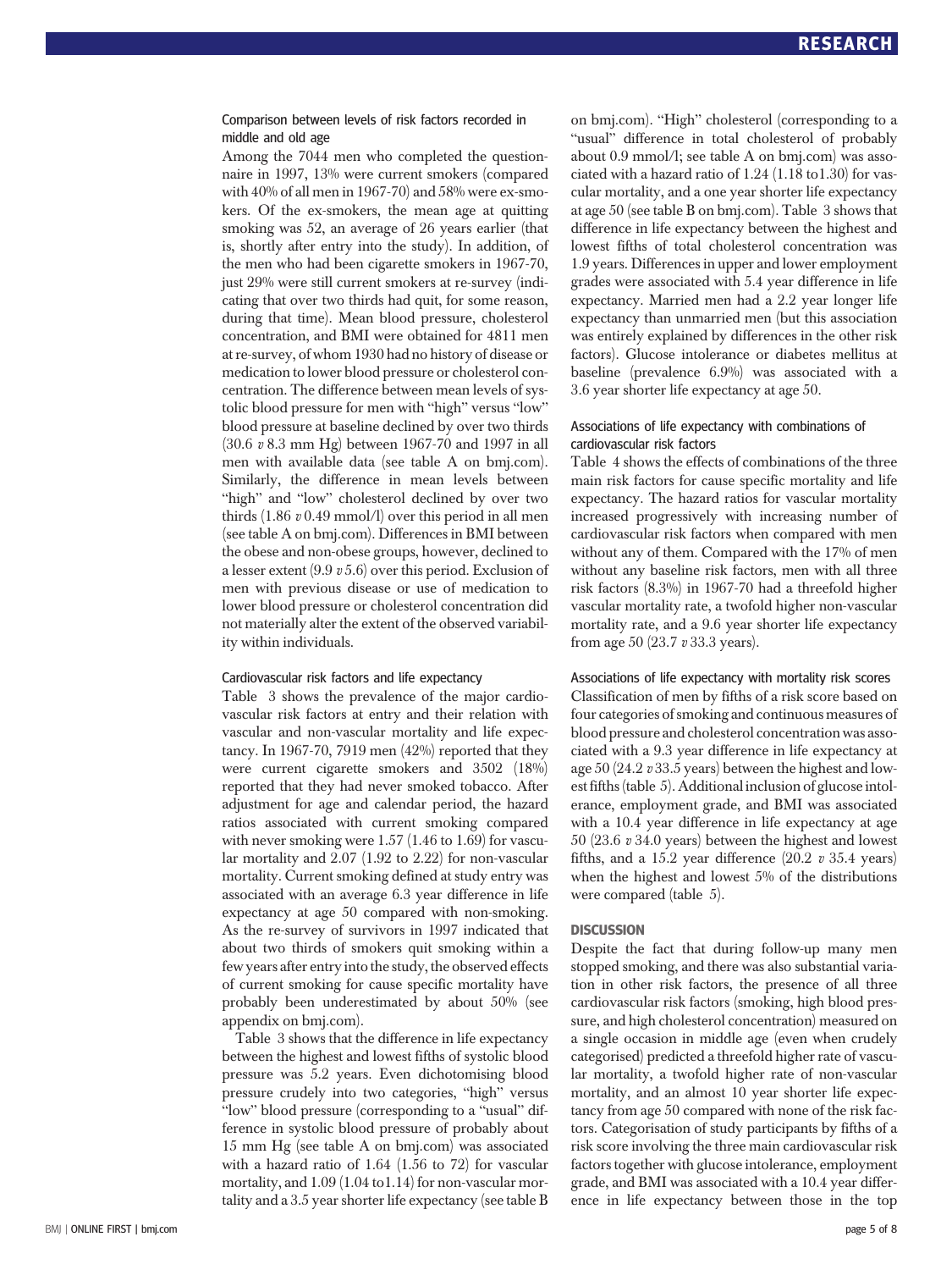|                                       | Prevalence      | Vascular deaths |                               |               | Non-vascular deaths           | Mean (SE) life expectancy |
|---------------------------------------|-----------------|-----------------|-------------------------------|---------------|-------------------------------|---------------------------|
| <b>Risk factors</b>                   | at baseline (%) | Deaths          | HR* (95% CI)                  | <b>Deaths</b> | HR* (95% CI)                  | at age 50                 |
| Smoking:                              |                 |                 |                               |               |                               |                           |
| Never smoker                          | 18.4            | 1019            | 1.0                           | 965           | 1.0                           | 32.6(0.2)                 |
| Ex-smoker                             | 36.5            | 2324            | 1.11 (1.03 to 1.20)           | 2436          | 1.26 (1.17 to 1.35)           | 30.8(0.1)                 |
| Pipe/cigar only                       | 3.5             | 222             | 1.15 (0.99 to 1.33)           | 221           | 1.24 (1.07 to 1.43)           | 30.9(0.5)                 |
| Current smoker                        | 41.7            | 2834            | 1.57 (1.46 to 1.69)           | 3352          | 2.07 (1.92 to 2.22)           | 26.3(0.1)                 |
| Systolic blood pressure (fifth):      |                 |                 |                               |               |                               |                           |
| 1 (lowest)                            | 20.9            | 970             | 1.0                           | 1509          | 1.0                           | 31.1(0.2)                 |
| $\overline{2}$                        | 20.2            | 1052            | 1.11 (1.02 to 1.21)           | 1394          | 0.95 (0.88 to 1.02)           | 30.8(0.2)                 |
| 3                                     | 20.3            | 1266            | 1.36 (1.25 to 1.48)           | 1421          | $0.99(0.92 \text{ to } 1.07)$ | 29.8(0.2)                 |
| 4                                     | 18.0            | 1276            | 1.60 (1.48 to 1.74)           | 1240          | 1.02 (0.95 to 1.10)           | 28.5(0.2)                 |
| 5 (highest)                           | 20.7            | 1835            | $2.17(2.01 \text{ to } 2.35)$ | 1412          | 1.11(1.03 to 1.19)            | 25.9(0.2)                 |
| Cholesterol (fifth)                   |                 |                 |                               |               |                               |                           |
| 1 (lowest)                            | 18.9            | 1008            | 1.0                           | 1338          | 1.0                           | 30.0(0.2)                 |
| $\overline{2}$                        | 21.1            | 1218            | 1.11 (1.02 to 1.20)           | 1449          | 0.99 (0.92 to 1.07)           | 29.7(0.2)                 |
| 3                                     | 19.1            | 1135            | $1.13(1.04 \text{ to } 1.23)$ | 1333          | 1.00 (0.93 to 1.08)           | 29.5(0.2)                 |
| 4                                     | 20.6            | 1309            | 1.20 (1.10 to 1.30)           | 1332          | 0.92 (0.85 to 0.99)           | 29.3(0.2)                 |
| 5 (highest)                           | 20.3            | 1507            | 1.49 (1.38 to 1.62)           | 1226          | 0.92 (0.85 to 1.00)           | 28.1(0.2)                 |
| BMI:                                  |                 |                 |                               |               |                               |                           |
| 1 (lowest)                            | 21.0            | 1124            | 1.0                           | 1644          | 1.0                           | 29.0(0.2)                 |
| $\overline{2}$                        | 19.5            | 1134            | 0.99 (0.91 to 1.07)           | 1313          | 0.77 (0.72 to 0.83)           | 30.4(0.2)                 |
| 3                                     | 20.3            | 1294            | 1.08 (1.00 to 1.17)           | 1347          | $0.77$ $(0.71$ to $0.82)$     | 29.9(0.2)                 |
| 4                                     | 19.0            | 1296            | 1.15 (1.06 to 1.25)           | 1288          | $0.78(0.73 \text{ to } 0.84)$ | 29.4(0.2)                 |
| 5 (highest)                           | 20.3            | 1550            | 1.41 (1.30 to 1.52)           | 1386          | 0.87 (0.81 to 0.94)           | 27.7(0.2)                 |
| Employment grade:                     |                 |                 |                               |               |                               |                           |
| Administrative/professional/executive | 73.4            | 4290            | 1.0                           | 4526          | 1.0                           | 30.2(0.1)                 |
| Clerical                              | 16.6            | 1143            | 1.26 (1.18 to 1.35)           | 1286          | 1.43 (1.34 to 1.52)           | 26.8(0.2)                 |
| Other                                 | 10.0            | 709             | 1.31 (1.20 to 1.42)           | 883           | 1.69 (1.57 to 1.82)           | 24.8(0.4)                 |
| Marital status:                       |                 |                 |                               |               |                               |                           |
| Married                               | 88.0            | 5633            | 1.0                           | 6055          | 1.0                           | 29.5(0.1)                 |
| Other                                 | 12.0            | 764             | 1.15 (1.07 to 1.24)           | 923           | 1.31 (1.23 to 1.41)           | 27.3(0.3)                 |
| Blood glucose:                        |                 |                 |                               |               |                               |                           |
| Normoglycaemic                        | 93.1            | 5810            | 1.0                           | 6418          | 1.0                           | 29.5(0.1)                 |
| Glucose intolerant or diabetic        | 6.9             | 545             | 1.44 (1.31 to 1.57)           | 514           | 1.28 (1.17 to 1.40)           | 25.9(0.3)                 |
|                                       |                 |                 |                               |               |                               |                           |

Table 3 <sup>|</sup> Hazard ratios for vascular and non-vascular mortality and life expectancy by risk factors at study entry when examined separately

BMI=body mass index.

\*Hazard ratios adjusted for age at risk and calendar period.

compared with the bottom groups (23.6 v 34.0 years). More extreme classification of men into the highest 5% and the lowest 5% of a risk score that included all available risk factors was associated with a difference of 15.2 years in life expectancy from age 50.

#### Strengths and limitations

The present study has several strengths, including a prospective design, large sample size, availability of repeat measurements between middle and old age, prolonged duration of follow-up, a large number of deaths, and virtually complete mortality follow-up. The "healthy worker" effect of studying an employed cohort working in the civil service, however, accounted for longer life expectancies than in the general population, but this would have had little effect on comparisons of risk factors within the population studied. Furthermore, only men were enrolled in the study and blood lipid data were available only for total cholesterol concentration (rather than cholesterol fractions or apolipoproteins, which are much stronger predictors of vascular mortality than total cholesterol).12 14 The effects of these factors on mortality might also have been slightly underestimated by the increased use of aspirin, statins, and blood pressure lowering drugs during follow-up (in 1997, 29% of resurvey participants were taking aspirin, 28% were taking blood pressure lowering drugs, but only 2% were taking statins).

In the UK, life expectancy at birth for men has increased from 69.3 in the early 1970s to 77.0 in 2005. In the Whitehall study, life expectancy at age 50 varied from 24.8 to 30.2 years between the lower and upper employment grades, whereas life expectancy at birth for UK men in the registrar general's classification scheme varied from 72.7 in grade V category to 80 in grade I category.15 16 We found proportional improvements in cardiovascular and noncardiovascular mortality comparable with those observed for UK men over this period. The absolute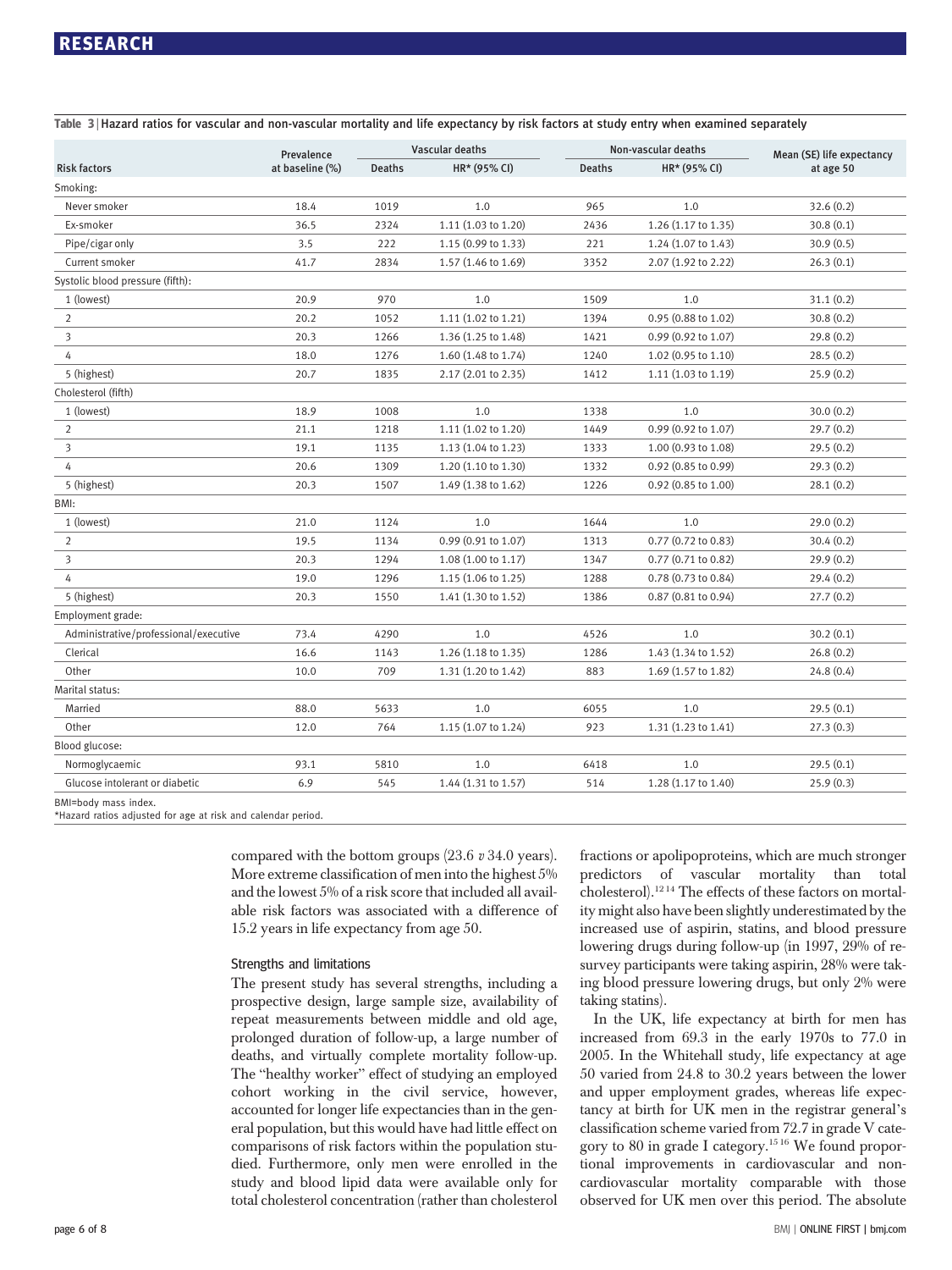Table 4 <sup>|</sup> Hazard ratios for vascular and non-vascular mortality and life expectancy by cardiovascular risk factors at entry when examined in combination

|                            |                               | Vascular deaths |                     |               | Non-vascular deaths |                         |
|----------------------------|-------------------------------|-----------------|---------------------|---------------|---------------------|-------------------------|
| Risk factors* at baseline  | Prevalence<br>at baseline (%) | <b>Deaths</b>   | HR+ (95% CI)        | <b>Deaths</b> | HR (95% CI)         | expectancy<br>at age 50 |
| Non-smokers                |                               |                 |                     |               |                     |                         |
| Low SBP, low cholesterol   | 17.0                          | 701             | 1.0                 | 955           | 1.0                 | 33.3(0.2)               |
| Low SBP, high cholesterol  | 17.2                          | 861             | 1.21 (1.09 to 1.33) | 995           | 1.03 (0.94 to 1.12) | 32.2(0.2)               |
| High SBP, low cholesterol  | 10.9                          | 749             | 1.76 (1.58 to 1.95) | 650           | 1.15 (1.04 to 1.27) | 29.9(0.3)               |
| High SBP, high cholesterol | 11.8                          | 915             | 2.02 (1.83 to 2.23) | 648           | 1.08 (0.97 to 1.19) | 29.1(0.3)               |
| <b>Smokers</b>             |                               |                 |                     |               |                     |                         |
| Low SBP, low cholesterol   | 13.5                          | 654             | 1.48 (1.33 to 1.65) | 1086          | 1.86 (1.71 to 2.03) | 28.1(0.2)               |
| Low SBP, high cholesterol  | 13.5                          | 841             | 1.96 (1.77 to 2.16) | 954           | 1.68 (1.53 to 1.83) | 27.3(0.3)               |
| High SBP, low cholesterol  | 7.9                           | 552             | 2.42 (2.16 to 2.71) | 625           | 2.14 (1.93 to 2.37) | 24.3(0.4)               |
| High SBP, high cholesterol | 8.3                           | 691             | 3.09 (2.78 to 3.44) | 544           | 1.91 (1.72 to 2.12) | 23.7(0.4)               |

SBP=systolic blood pressure.

\*"Low" blood pressure is <140 mm Hg, "low" cholesterol is baseline cholesterol <5.0 mmol/l. †Hazard ratios adjusted for age at risk and calendar period.

life expectancy in the Whitehall study cohort, however, was greater than that observed for similar aged men living in England and Wales at this period (probably because of the "healthy worker" effect).

#### Comparisons with other studies

Our results confirm that absolute cardiovascular death rates increase exponentially up to the 10th decade of life, similar to the pattern observed in the physicians' health study in the United States over the same period.17 Moreover, our results showing the importance of smoking, cholesterol concentration, and blood pressure on life expectancy are concordant with those of the physicians' health study (which also found that smoking, hypertension, diabetes, and obesity accounted for most of the differences in survival to age 9018). As the prevalence of smoking among men in the UK declined steadily between 1970 and 2004 (from about 44% to  $26\%$ ),<sup>16</sup> our study will have underestimated the associations with persistent smoking compared with never smoking. The British doctors' study recorded smoking habits each decade over the age of 5019 and found that current smokers who continued to smoke died on average about 10 years younger than lifelong non-smokers. Moreover, cessation of cigarette smoking at age 60, 50, 40, or 30 years, respectively added about 3, 6, 9, or 10 years of life expectancy that they otherwise would have lost if they continued to smoke.<sup>19</sup>

#### Conclusions and policy implications

Previous studies in the  $I/K<sup>420</sup>$  and  $I/S<sup>21</sup>$  showed that about half of the reduction in coronary deaths between 1980 and 2000 could be attributable to reductions in major risk factors and about half to improvements in medical treatment of people with established vascular disease. Our results provide support for the public health policies aimed at achieving modest changes in

Table 5 <sup>|</sup> Hazard ratios for vascular and non-vascular mortality and life expectancy by all cause mortality risk scores

|                                                   | Prevalence      |                                 | Vascular deaths                                                                              |               | Non-vascular deaths           |                                    |  |
|---------------------------------------------------|-----------------|---------------------------------|----------------------------------------------------------------------------------------------|---------------|-------------------------------|------------------------------------|--|
| Risk score categories                             | at baseline (%) | $HR* (95% CI)$<br><b>Deaths</b> |                                                                                              | <b>Deaths</b> | HR (95% CI)                   | Life expectancy<br>at age $50(SE)$ |  |
| Risk score based on SBP, cholesterol, and smoking |                 |                                 |                                                                                              |               |                               |                                    |  |
| 1 (lowest fifth)                                  | 20.0            | 812                             | 1.0                                                                                          | 1044          | 1.0                           | 33.5(0.2)                          |  |
| $\overline{2}$                                    | 20.0            | 1023                            | 1.28 (1.17 to 1.41)                                                                          | 1240          | $1.23(1.13 \text{ to } 1.33)$ | 31.2(0.2)                          |  |
| 3                                                 | 20.0            | 1173                            | 1.61 (1.47 to 1.76)                                                                          | 1336          | 1.47 (1.35 to 1.59)           | 29.4(0.2)                          |  |
| 4                                                 | 20.0            | 1292                            | 1.91 (1.75 to 2.09)                                                                          | 1387          | 1.66 (1.53 to 1.80)           | 27.6(0.2)                          |  |
| 5 (highest fifth)                                 | 20.0            | 1583                            | 2.74 (2.51 to 2.98)                                                                          | 1353          | 1.94 (1.78 to 2.10)           | 24.2(0.2)                          |  |
|                                                   |                 |                                 | Risk score based on SBP, cholesterol, smoking, BMI, grade, glucose intolerance, and diabetes |               |                               |                                    |  |
| 1 (lowest fifth)                                  | 20.0            | 782                             | 1.0                                                                                          | 977           | 1.0                           | 34.0(0.2)                          |  |
| $\overline{2}$                                    | 20.0            | 1007                            | 1.35 (1.23 to 1.49)                                                                          | 1223          | $1.34(1.23 \text{ to } 1.45)$ | 31.3(0.2)                          |  |
| 3                                                 | 20.0            | 1181                            | 1.71 (1.56 to 1.87)                                                                          | 1260          | $1.50(1.38 \text{ to } 1.63)$ | 29.8(0.2)                          |  |
| 4                                                 | 20.0            | 1361                            | 2.17 (1.98 to 2.37)                                                                          | 1390          | 1.86 (1.71 to 2.02)           | 26.9(0.2)                          |  |
| 5 (highest fifth)                                 | 20.0            | 1552                            | 2.85 (2.60 to 3.11)                                                                          | 1510          | 2.41 (2.22 to 2.62)           | 23.6(0.3)                          |  |
| Lowest 5%                                         | 5.0             | 154                             | 1.0                                                                                          | 228           | 1.0                           | 35.4(0.4)                          |  |
| Middle 90%                                        | 90.0            | 5276                            | 2.18 (1.86 to 2.56)                                                                          | 5784          | 1.68 (1.47 to 1.92)           | 29.3(0.1)                          |  |
| Highest 5%                                        | 5.0             | 453                             | 4.65 (3.86 to 5.60)                                                                          | 348           | 2.70 (2.28 to 3.20)           | 20.2(0.6)                          |  |

SBP=systolic blood pressure, BMI=body mass index. \*Hazard ratios adjusted for age at risk and calendar period.